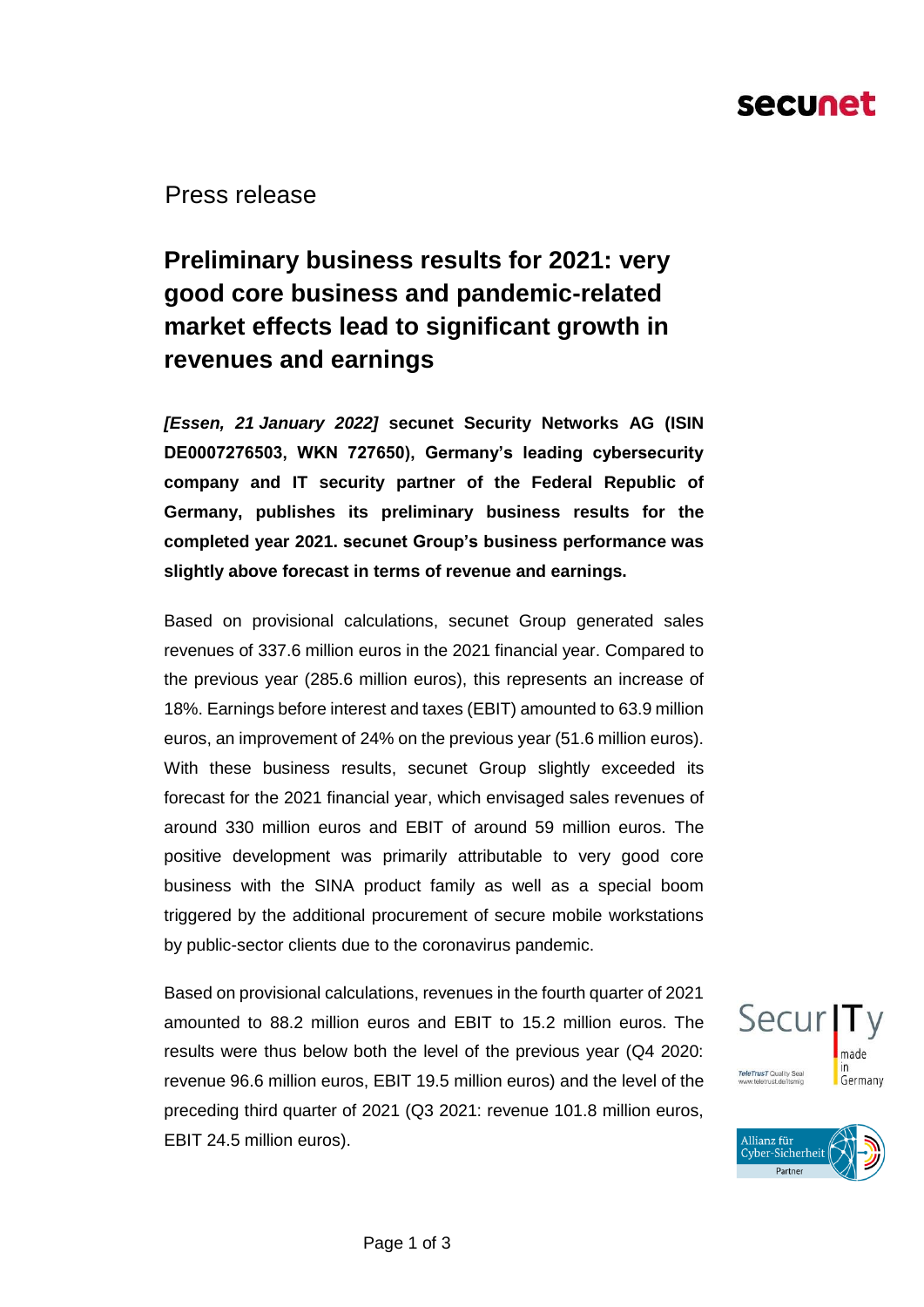## secunet

### Press release

"We look back on by far the most successful year in secunet's corporate history, which was once again dominated by the impact of the coronavirus pandemic. Many government agencies and businesses continued to face the challenge of providing office workstations securely in the home office. With the SINA Workstation S, which enables secure processing of classified information or other confidential data regardless of location, we were able to meet this demand on a large scale," said Axel Deininger, CEO of secunet Security Networks AG. "Together with our customers, we are once again increasingly focusing on the planning, design and integration of large infrastructure projects in the context of digitalisation, with which we are continuing our solid and sustainable growth."

secunet Security Networks AG will publish its annual report and the audited and certified 2021 annual financial statements for the Group and the Company as scheduled on 25 March 2022. On 12 November 2021, the Management Board released its forecast for secunet Group for the 2022 financial year. Sales revenues of around 320 million euros are anticipated and an EBIT of around 50 million euros.

#### **Contact**

Philipp Gröber Head of Investor Relations

Patrick Franitza Press Spokesman

secunet Security Networks AG Kurfürstenstrasse 58 45138 Essen, Germany Tel.: +49 201 5454 1234 Fax: +49 201 5454 1235 e-mail: presse@secunet.com [http://www.secunet.com](http://www.secunet.com/)

#### **secunet – protection for digital infrastructures**

secunet is Germany's leading cybersecurity company. In an increasingly connected world, the Company's combination of products and consulting assures resilient digital infrastructures and the utmost protection for data, applications and digital identities. secunet specialises in fields with particular requirements on security – such as cloud computing, IIoT, eGovernment and eHealth. With security solutions from secunet, companies can maintain the highest security standards in digitalisation projects and thus expedite their digital transformation.

Over 700 experts strengthen the digital sovereignty of governments, businesses and society. secunet's customers include federal ministries, more than 20 DAX-listed corporations as well as